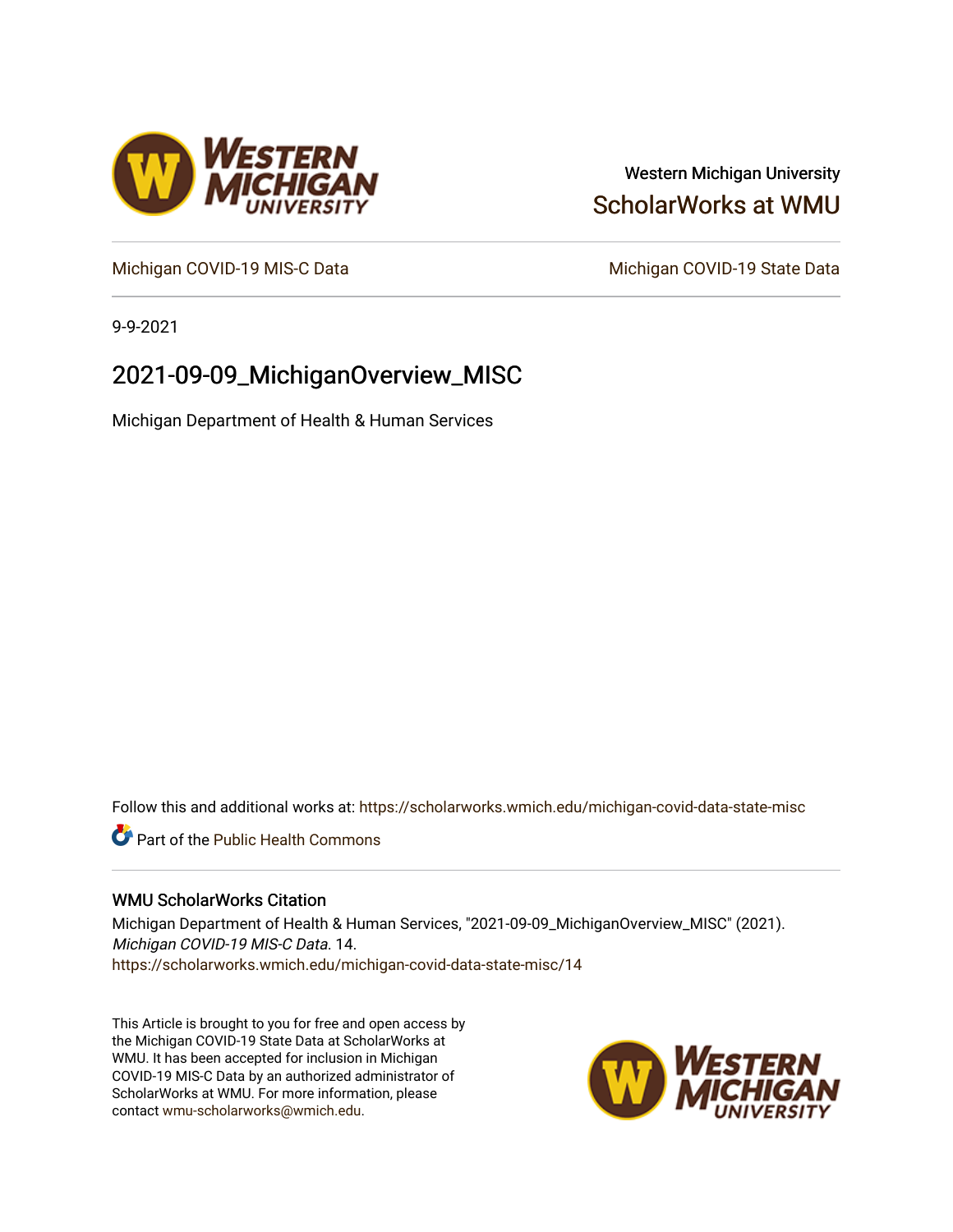# **MIS-C Data and Reporting**

#### **What is MIS-C?**

Multisystem Inflammatory Syndrome in Children (MIS-C) is a condition in children and adolescents under 21 years of age where multiple organ systems become inflamed or dysfunctional which occurs in association with illness. Children with MIS-C may have a fever and various symptoms, including abdominal (gut) pain, vomiting, diarrhea, neck pain, rash, bloodshot eyes, or feeling extra tired. We do not yet know what causes MIS-C. However, many children with MIS-C were infected with the virus that causes COVID-19, or had been around someone with COVID-19.

Health care providers and local health departments are asked to maintain a high degree of suspicion for MIS-C in pediatric and adolescent patients presenting with symptoms similar to Kawasaki Disease or ill individuals who have been previously exposed to COVID-19 with signs and symptoms. Patients have presented with persistent fever\*, hypotension, multiorgan (cardiac, gastrointestinal, renal, hematologic, dermatologic, and neurologic) involvement, and elevated inflammatory markers. Respiratory symptoms have been present in some, but are not a common finding.

\*Persistent fever is a measured fever of 100.4°F (38.0°C) or greater for at least 24 hours, or report of subjective fever lasting at least 24 hours.

#### **Reported Cases of Multisystem Inflammatory Syndrome in Children (MIS-C)**

*Data will be updated on the first and third Thursdays of the month.*

| Multisystem Inflammatory Syndrome in Children (MIS-C) Michigan Data Summary 9/9/2021 |                      |  |  |  |
|--------------------------------------------------------------------------------------|----------------------|--|--|--|
| # Cases Confirmed and Reported to CDC*                                               | 163                  |  |  |  |
| <b>MIS-C associated Deaths</b>                                                       | 5 or fewer           |  |  |  |
| Cases admitted to ICU                                                                | 116 (69.9%)          |  |  |  |
| Onset Date Range                                                                     | 4/14/20 to 8/26/2021 |  |  |  |
| Age Range                                                                            | $0-20$ years         |  |  |  |

\*Meets CDC Case definition **<https://emergency.cdc.gov/han/2020/han00432.asp>**

#### DEMOGRAPHIC INFORMATION (N=166)

| <b>Age Group</b> | Count         | %             | Race                          | Count | $\%$  |
|------------------|---------------|---------------|-------------------------------|-------|-------|
| $0-4$ yrs        | 44            | 26.5%         | <b>Black/African American</b> | 72    | 43.4% |
| 5-10 yrs         | 68            | 41.0%         | Caucasian                     | 69    | 41.6% |
| $>10$ yrs        | 54            | 32.5%         | All Others / Unknown          | 25    | 15.0% |
| Gender           | <b>Counts</b> | $\frac{0}{0}$ | <b>Ethnicity</b>              | Count | $\%$  |
| Male             | 96            | 57.8%         | Not Hispanic or Latino        | 118   | 71.1% |
| Female           | 70            | 42.2%         | Hispanic or Latino            | 13    | 7.8%  |
| Unknown          |               | 0.0%          | <b>Unknown</b>                | 35    | 21.1% |